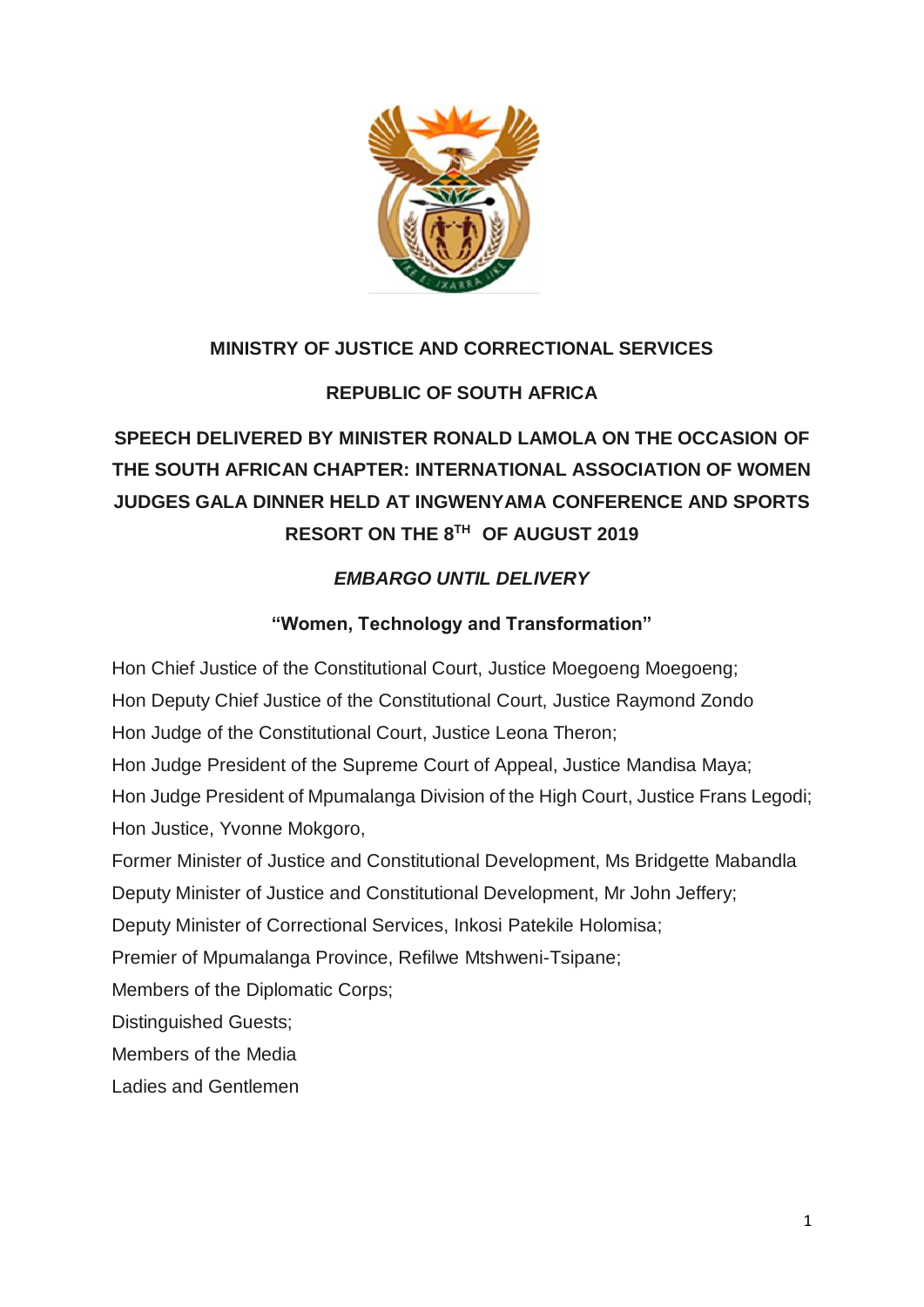It is my singular honour to be in a room of this calibre, especially on the cusp of Women's Day which holds a special place in our history as a country. It is a day which will always be remembered as a day upon which the women of South Africa redefined history forever. The legacy of the Women's Day is embodied by the historic march that was led by women to the Union Building on August 9 in 1956 which permeates through the lineage of society to this very day.

In many ways, the legacy of Mama Albertina Sisulu, Rahima Moosa, Fathima Meer and Sophie De Bruin continues to live on, through many of you in this house as well as other women across the African continent.

The theme of the conference calls upon all of us to place the empowerment of women at the centre of everything we do. In fact, one can argue that the empowerment of women cannot be divorced from the fight against gender based violence.

The patriarchal stereotypes that were cemented in our country by the apartheid government have been gradually reduced by various laws such as the Promotion of Equality and Prevention of Discrimination Act of 2000, the Employment Equity Act and above all the Constitution of our Republic.

In any society today, there can be no transformation without women, equally there can be no transformation without technology. These three factors in our society form part of a change continuum.

Hon Judge President of the Supreme Court of Appeal, Justice Mandisa Maya Allow me to dedicate this evening to you. You have joined a special group, in history and our legal fraternity.

History will remember you alongside the likes of *Madelaine Wookey*, a female, who the apartheid laws prohibited from registering articles; who was however able to find a firm that was willing to register her for articles but the Law society refused to grant her permission to pursue her articles.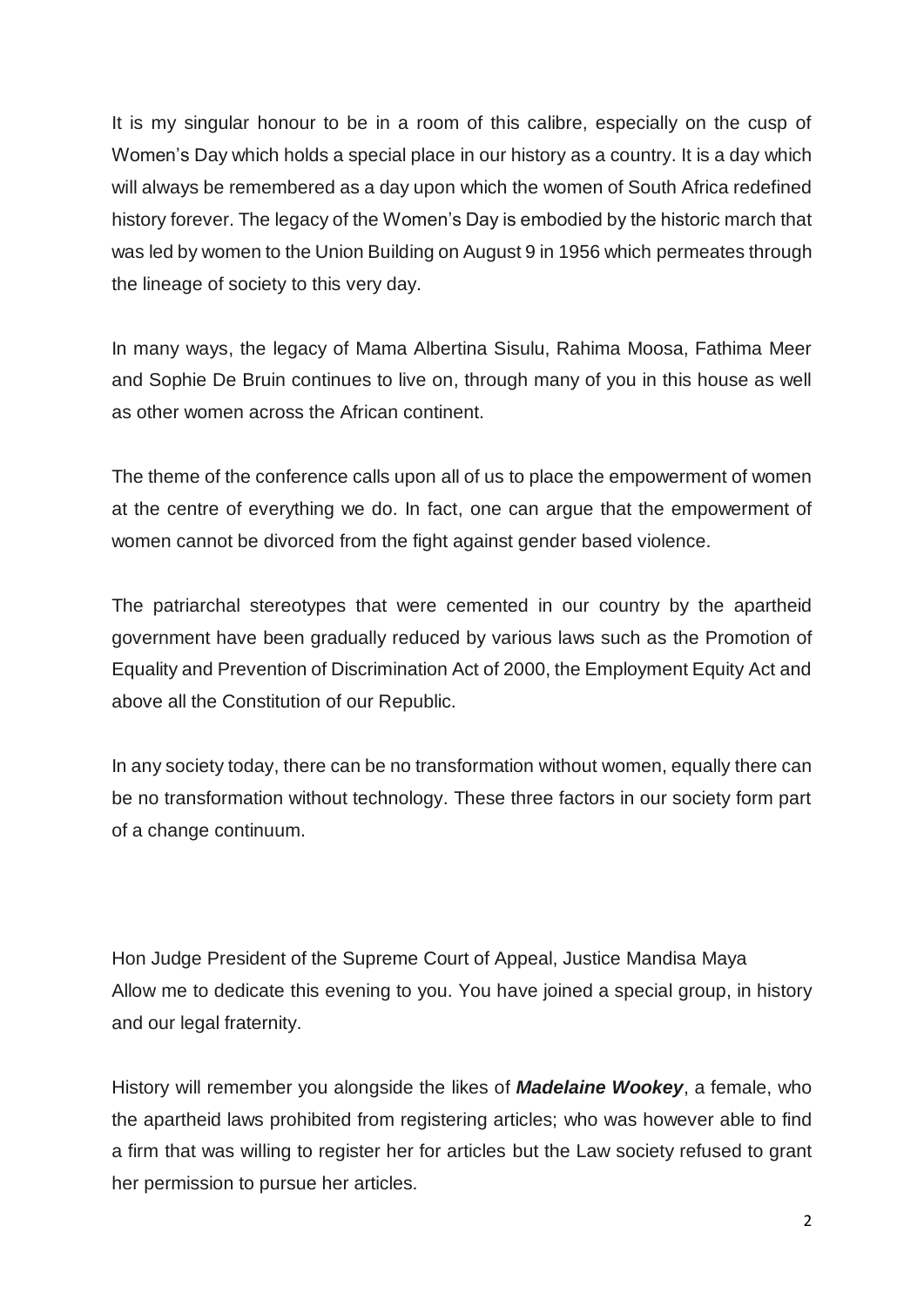In supporting the Law Society who objected to Wookey's attempt to register, the then Chief Justice Innes said the following,

*"The question is not whether this lady is likely, adequately, and satisfactorily to discharge the duties of a legal practitioner. If it were, then its solution would present few difficulties. The inquiry is simply whether she belongs to the class to which the terms of the section in question refer. If she does, then she is entitled to be indentured; if she does not, she has no such right, and the Court can give her none. And that being so, assistance must be sought elsewhere. The Legislature of the country is the only source from which relief in a case of this kind can be obtained..." Unquote*

This very profession was at the forefront of excluding women. Indeed it was the then legislature which passed an act called the Women Legal Practitioners Act of 1923. It was only 49 years later when history recorded the first female advocate in Zainunnisa Cissy Gool who was equally a formidable struggle activist, who defied all odds.

A couple of years later, Desiree Finca, a young woman from the then Transkei, who defied the domestic worker stereotype and perpetual legal minority status accorded to African women, became the first African female attorney in South Africa.

Of-course it would be remiss of me not to pay homage to a living legend amongst us, Honourable Justice Yvonne Mokgoro, there is no doubt that our jurisprudence has been greatly enriched by the manner in which you infused the principle of Ubuntu in it. Arguably Customary practices, which, at times exhibits strong intonations of patriarchy has benefited greatly from this principle.

Essentially Ladies and Gentlemen, we can see that women have been at the centre of any transformative society and the legal profession is no different.

This journey of transformation still continues to this day, the number of female advocates sits at 30,4 % and out of 246 Judges in our country, only 94 are female and of this number, only 3 are part of the 11 Justices of the Constitutional Court. This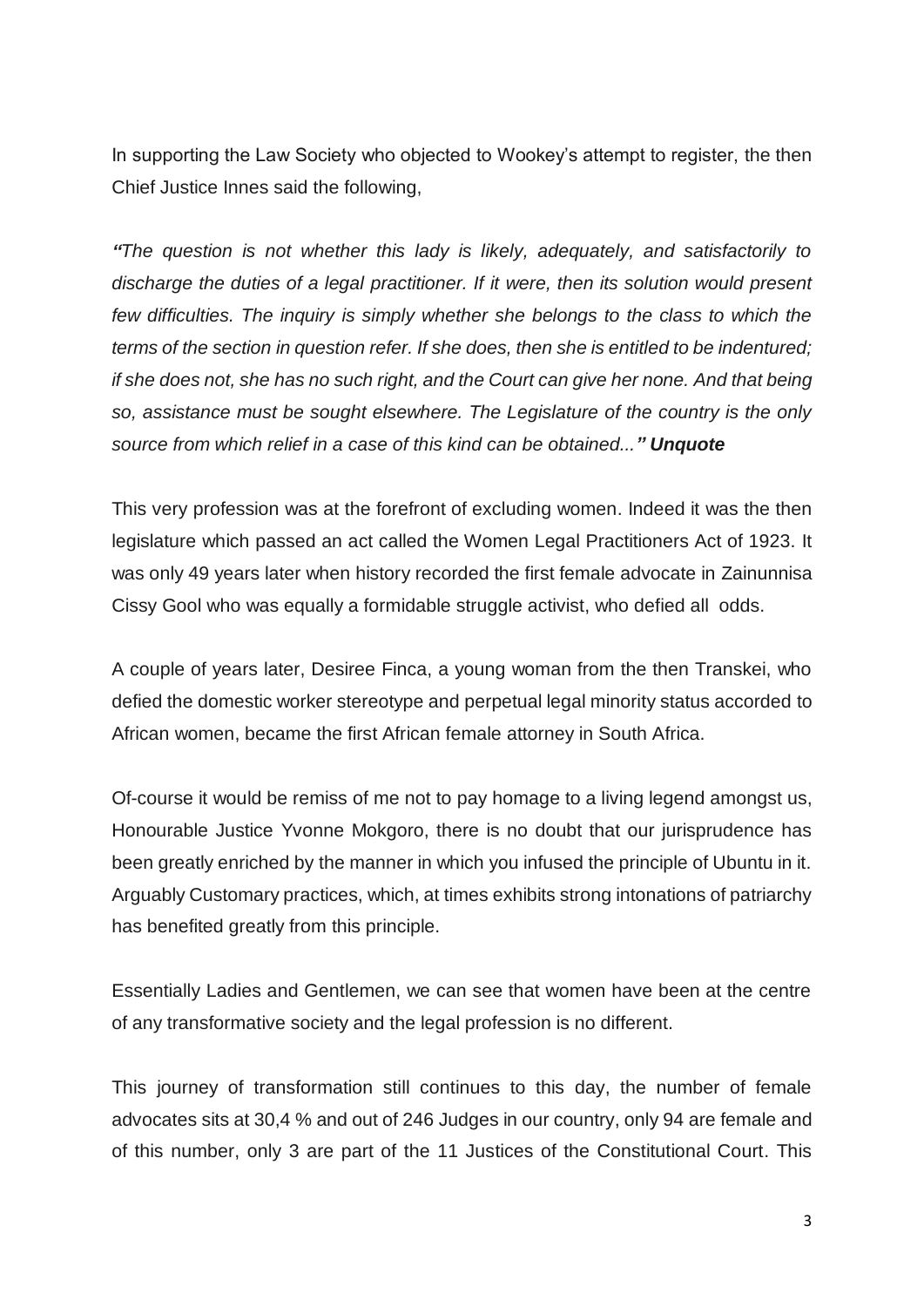makes it clear that the legacy of Chief Justice Innes lingers on. Transformation is not a nice to have but it is a necessity.

In our recent past, we lived in an era where gendered laws and the politics of the day trumped over the interests of justice at every turn. It is common cause now, that in hindsight, the judiciary was at the centre of legitimising a racial political order. Judgments delivered by the superior courts of that time reveal the consolidation of the racial political order by the judicial system. But it was not only racial order which was consolidated, a patriarchal and anti-black woman society was firmly entrenched.

Transformation of the judiciary cannot be viewed outside of the context of societal transformation. Our definition of transformation cannot be narrow and generic, in essence, it is not only about black and white, it is a lot more nuance than that. Our debates and approaches to transformation must also extend to protecting the profession. Otherwise sooner or later, we run the risk of waking up to work in a profession that has been obliterated by a digital revolution.

The Fourth Industrial Revolution (4IR) is here! It is a digital revolution, disrupting daily business and life in virtually every industry, on a global scale. Judges, black and white, are affected by this disruption.

Big data is affecting everything, from research to devising strategies or assessing the merits of a legal case. There are already solutions to many data-related challenges ranging from collecting large amounts of data as well as technology capable of scanning, interpreting and synthesizing written documents.

This technology is capable of providing better, cleaner and richer data, which in turn makes it more searchable and allows for the mining for specific insights directly related to a current legal question. Better legal analytics in general means that lawyers are more able to mine for results in increasingly large sets of data.

In specific areas of law, analytics can also be used to track broad industry trends related to strategic planning, business development and mining. It is clear that in the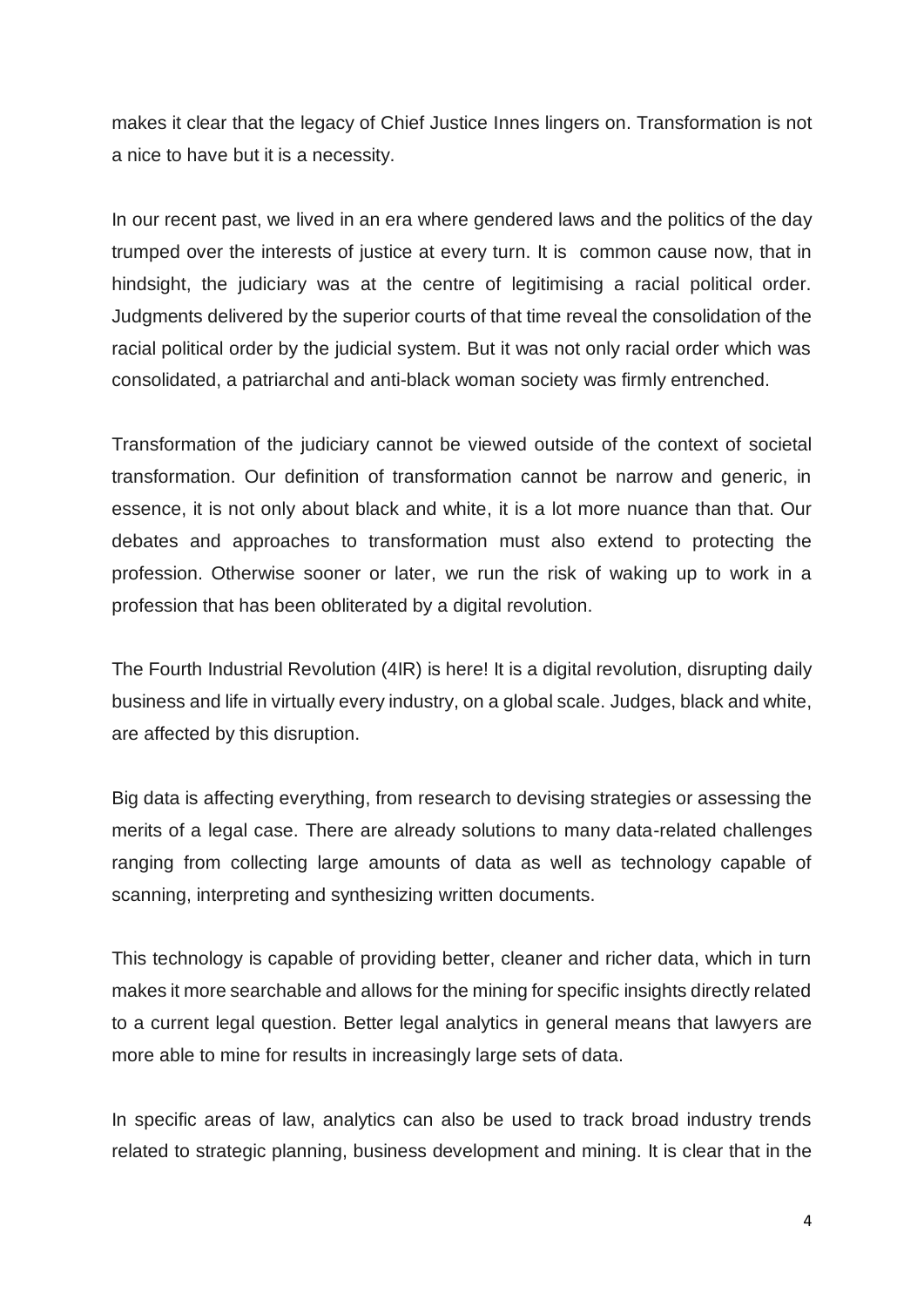near future algorithms may be able to sift through heads of arguments and produce a judgment.

Legal technology is being used with increasing frequency to improve speed and efficiency in the legal process. Artificial Intelligence (AI) is now able to significantly reduce both time and cost of legal work.

For example, the use of AI in contract analysis supporting mergers and acquisition processes or contract remediation to comply with regulatory changes like the Data Protection legal framework is growing. As the AI market grows, the use of legal services will expand along with it leading to better legal outcomes and improved results to the bottom line.

Legal professionals may also increasingly rely on AI-powered digital assistants which would grow smarter as they process more information. This would free legal professionals to focus on higher value-added legal services to clients.

Another way in which the legal sector is changing is via peer network communities that allow for meetings and the sharing of knowledge and best practices. This better aligns legal departments and results in an improved collaboration with clients.

It is not just the lawyers who have to come on board in terms of technology, but Judges also have to, I know the Chief Justice is very passionate about this. In some quarters, predictive judicial analytics holds the promise of increasing the fairness of law. Analysts and observers of the legal fraternity in other jurisdictions have empirical evidence which reveals inconsistencies in judicial behavior.

They argue that by predicting judicial decisions—with more or less accuracy depending on judicial attributes or case characteristics—machine learning offers an approach to detecting when judges are most likely to allow extra-legal biases to influence their decision making. In particular, low predictive accuracy may identify cases of judicial "indifference," where case characteristics (interacting with judicial attributes) do not strongly dispose a judge in favor of one or another outcome. In such cases, biases may hold greater sway, implicating the fairness of the legal system.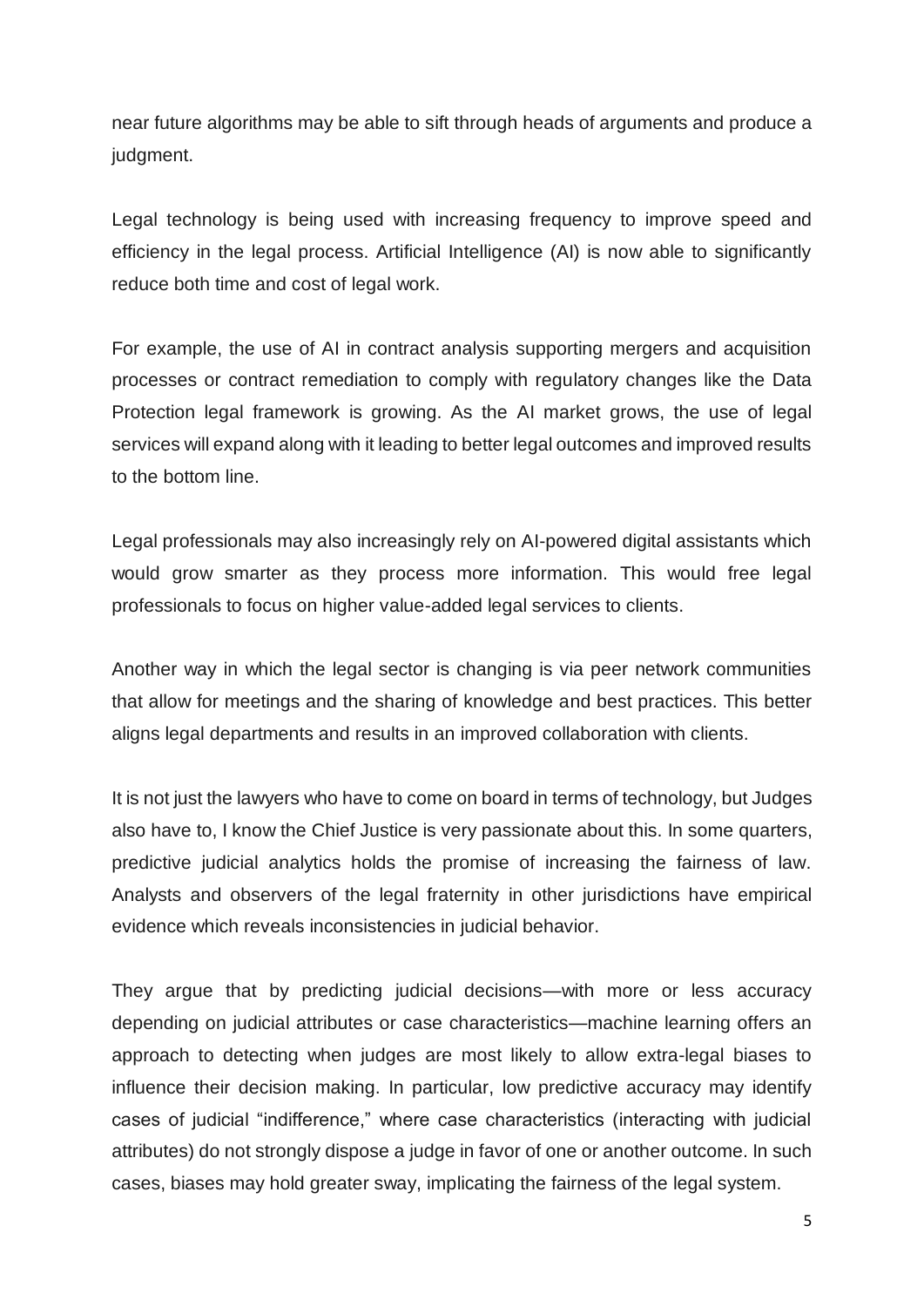Judging by your reaction, I can see that I may have raffled some feathers. Let me reassure you that, it is unlikely, that technology will reach a stage where it could replace humans. It is more likely that technology will empower a new era of augmented intelligence with the legal profession still making crucial judgments but with powerful tools to draw sharper insights.

Machines are tactical but humans are strategic – while machines will speed up processes and make onerous tasks easier, humans will always guide the process. But one thing is certain, a revolution is on the cards and our profession is onto a different trajectory. Our obsession towards our willingness to transform the profession cannot be limited to the human elements within the profession.

Like all revolutions, this one will have leaders. And the leaders will be found among those who think differently and manage to see beyond their customary vision. This particular revolution should and must be led by women.

After all someone did say "*if you want something to be said, ask a man, if you want something to be done, ask a woman.*"

But Honourable Justice Maya, I can assure you and the audience that I am not like other men. I have already issued instruction in the both the departments that I oversee, that all the legal matters which we brief Counsel on, must have women in the team. Nothing less will be acceptable.

From the governments perspective, embracing technology will help us transform the profession.

The manner in which we assign cases to counsel currently is arbitrary at best. This arbitrary procedure leads to us seeing the same faces in all the high profile cases in courtrooms.

And I do not need to tell you that it is not common to see a woman leading in a high profile case, let alone an African woman. In a society where we make decisions based on data and scientific information, we will be able to confront these inherent bias we hold.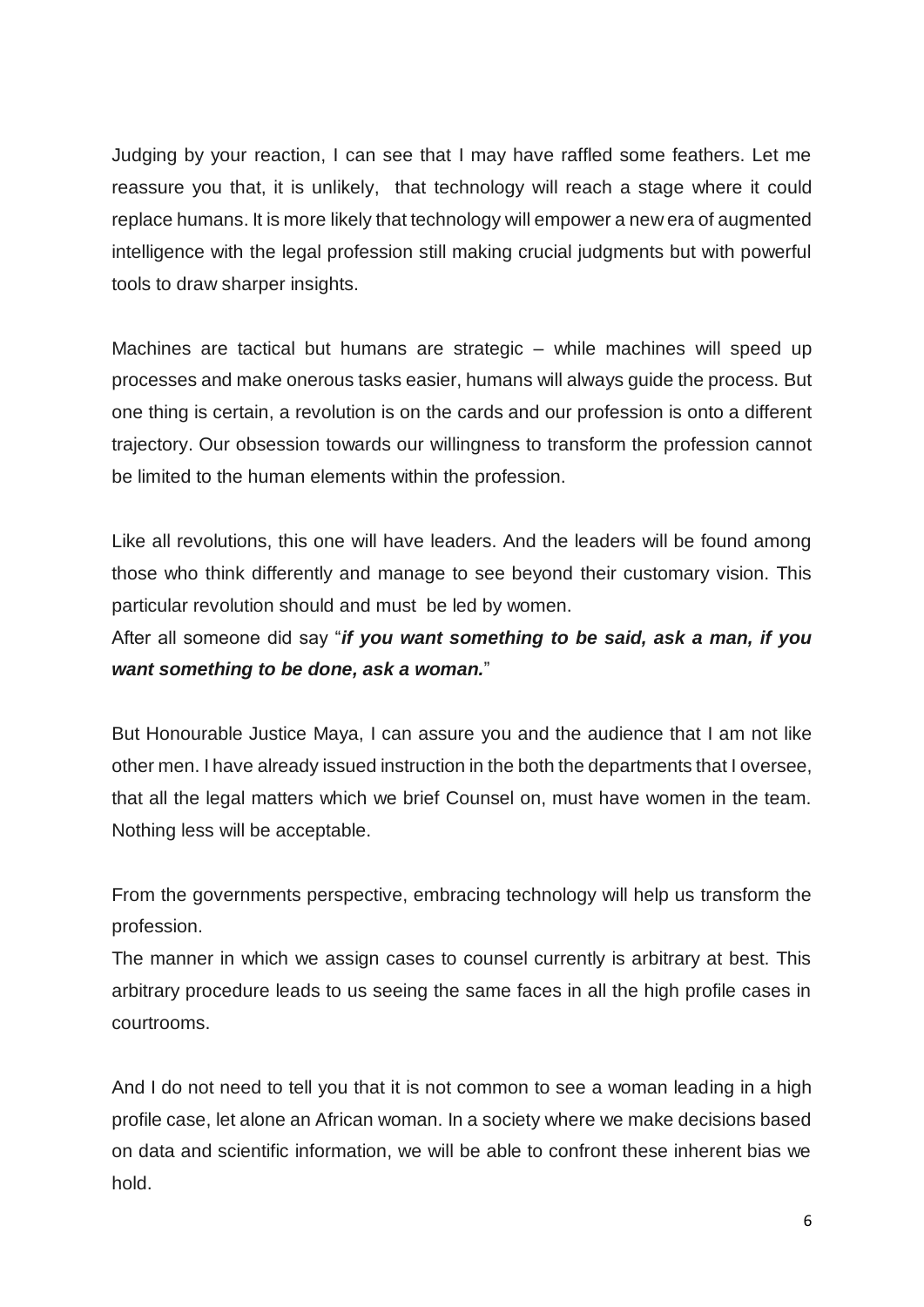#### *Lawyers can help promote development*

In addition to embracing technology as a transformative tool, we need to really ask ourselves if our professions and the values they espouse are not transformative tools themselves.

Growing up in Cunningmore B village, Bushbuckridge, Mpumalanga, I was inspired by teachers; doctors; nurses; police, magistrates and lawyers. We were told that these were the upstanding individuals in our society. Men and Women we could say were beyond reproach. Can we still say the same today?

Can we say without fear of contradiction that our entire profession today, from the lawyers who are charged for fraudulent road accident claims and fraudulent medical claims, to judicial officers somehow and strangely who are being mentioned in the same sentence as corruption is still beyond reproach? I started with our profession as they usually say charity begins at home, but all professions' credibility has been buttered in our country in the last few years.

I know ourselves as politicians are usually accused of having enabled state capture, I want to say revelations in the various commissions have thus far shown that state capture; various misdemeanors in both public and private sector would not have happened without the aid of Chartered Accountants, Lawyers; Engineers, and various professionals.

The state was nearly brought to its knees, if it is not on its knees already. As politicians we are reflecting seriously on our role that might have enabled state capture , I think all professionals should do the same, and say where was I when there was an attempt to capture the state, in which direction was I looking when Steinhoff happened. How do I reconcile myself with the reality that there is no water in some of our municipalities because we facilitated a looting spree with VBS. Had it not been for some critical judgments, from our courts , I think the country would be one which we cannot reconcile with our Constitutional dream. This came like a divine intervention.